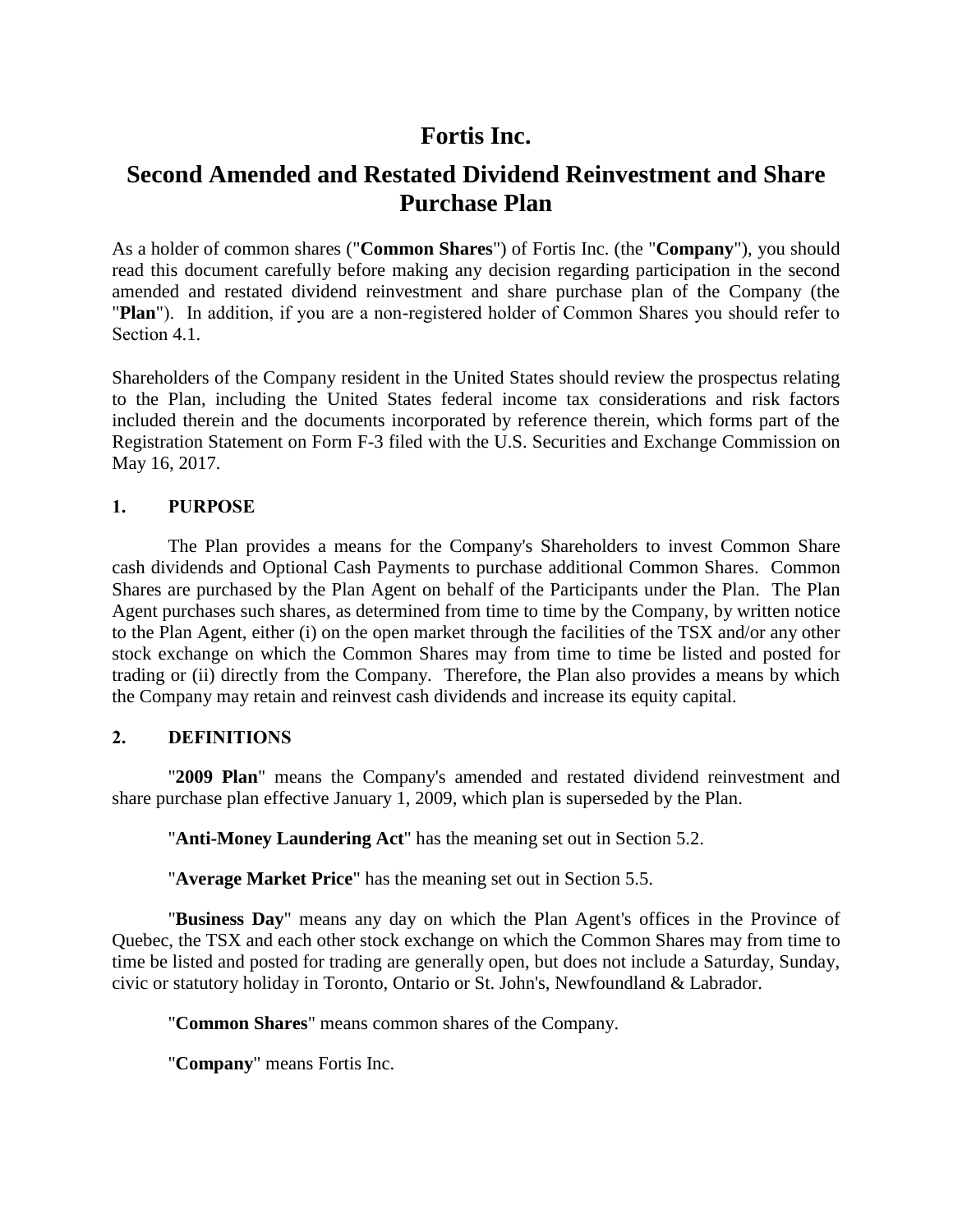"**CSPP**" means the Company's consumer share purchase plan, as amended from time to time, pursuant to which Shareholders resident in the provinces of Newfoundland & Labrador and Prince Edward Island can elect to have their cash dividends on Common Shares automatically reinvested in the Company.

"**Discount**" has the meaning set out in Section [6.](#page-7-0)

"**Dividend Payment Date**" means the date chosen by the Board of Directors of the Company for the payment of a cash dividend on Common Shares. This historically has been a Business Day in each of March, June, September and December of each year.

"**Dividend Record Date**" means the date chosen by the Board of Directors of the Company to determine those Shareholders entitled to receive payment of the dividend on Common Shares.

"**ESPP**" means the Company's employee share purchase plan, as amended from time to time, pursuant to which employees of the Company and its subsidiaries are entitled to invest in Common Shares of the Company on a preferential basis.

"**Intermediary**" means a securities broker or dealer, bank, trust company, financial organization or any other nominee.

"**Investment Date**" means for the reinvestment of dividends and optional cash purchases under the Plan, the Dividend Payment Date.

"**Market Purchase**" has the meaning set out in Section [5.4.](#page-6-1)

"**NYSE**" means the New York Stock Exchange, or any successor stock exchange.

"**Optional Cash Payment**" has the meaning set out in Section [5.2.](#page-5-0)

"**Participant**" means a Shareholder holding at least the minimum number of Common Shares required pursuant to this Plan on the applicable Dividend Record Date who is:

- (a) a resident of Canada or the United States, or
- (b) resident outside Canada or the United States and is not prohibited under the law of the jurisdiction in which it resides from participating in the Plan,

and who is otherwise eligible to participate in the Plan and elects to do so by, (i) in the case of a registered Shareholder, completing and delivering the appropriate enrolment forms to the Plan Agent or by enrolling online through the Plan Agent's self-service web portal at www.investorcentre.com/fortisinc or, (ii) in the case of a beneficial Shareholder, having an Intermediary enroll on his, her or its behalf, as more particularly described in the Plan.

"**Plan**" means the Company's Second Amended and Restated Dividend Reinvestment and Share Purchase Plan.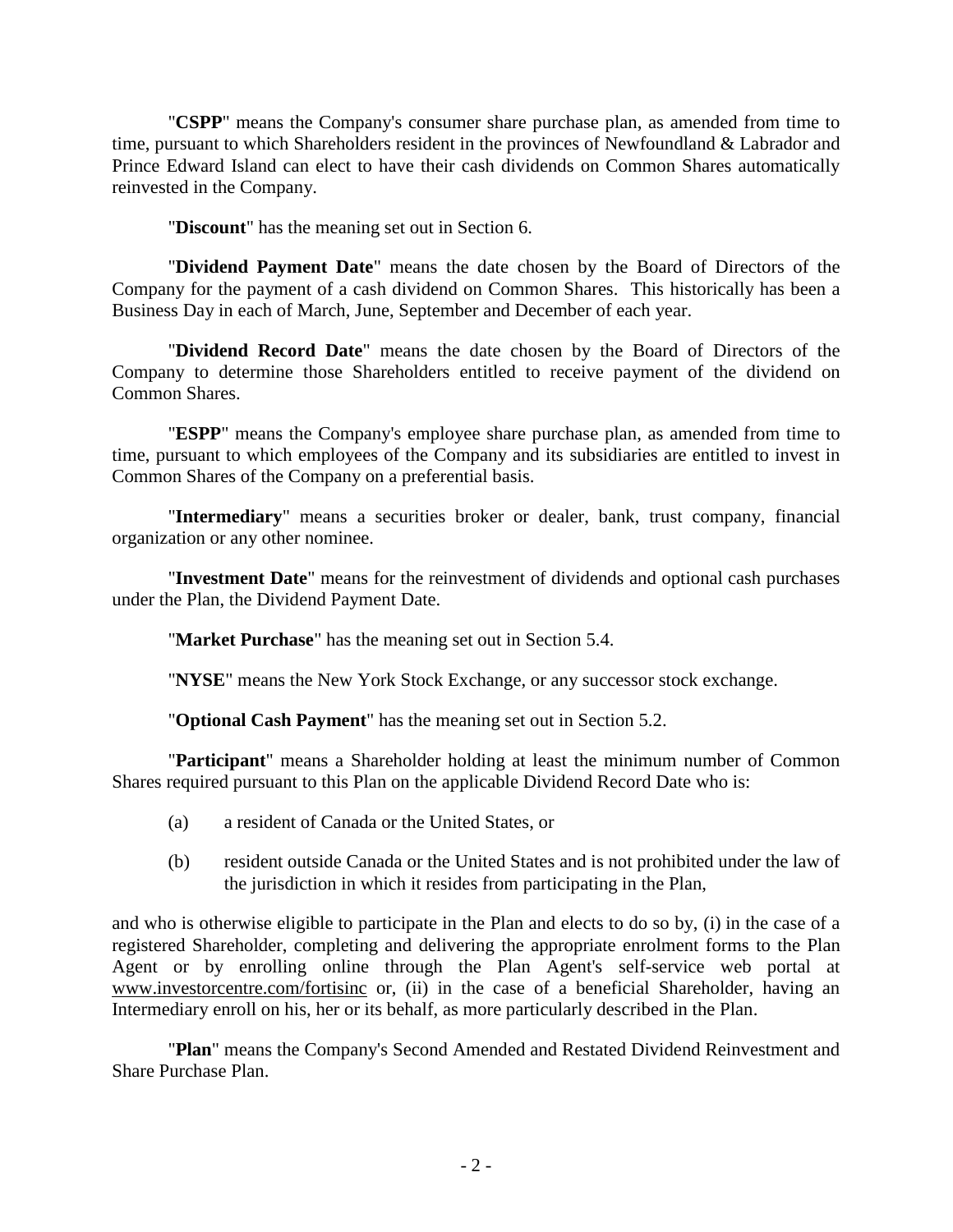"**Plan Agent**" means Computershare Trust Company of Canada, or such other firm as may be designated by the Company from time to time to act as agent under the Plan.

"**Plan Shares**" means Common Shares registered in the name of a Participant under the Plan.

"**Shareholder**" means a registered owner of Common Shares or a non-registered beneficial owner of Common Shares, as the context requires.

"**Trading Day**" means a day on which a board lot of the Common Shares was traded on the relevant stock exchange.

"**Treasury Purchase**" has the meaning set out in Section [5.4.](#page-6-1)

"**TSX**" means the Toronto Stock Exchange, or any successor stock exchange.

"**VWAP**" means the volume weighted average trading price of the Common Shares, calculated by dividing the total value of Common Shares by the total number of Common Shares traded for the relevant period.

## **3. USE OF PROCEEDS**

The net proceeds to the Company from the sale of Common Shares under the Plan will be added to the Company's general funds and used for general corporate purposes or any other purpose in the sole discretion of the Company.

## **4. PARTICIPATION IN THE PLAN**

## <span id="page-2-0"></span>4.1 General

Provisions of the Plan apply to all Participants, but are subject to the administrative practices and requirements of Intermediaries through whom Plan Shares are held by nonregistered Shareholders. The administrative practices and requirements of Intermediaries vary and, accordingly, the various dates by which actions must be taken under the Plan and the documentary requirements set out in the Plan may not be the same for non-registered Shareholders as for registered Shareholders. Some Intermediaries may require non-registered Shareholders to become registered Shareholders in order to participate in the Plan. In addition, there may be a fee charged by some Intermediaries for a non-registered Shareholder to become a registered Shareholder, which will not be covered by the Company. Non-registered Shareholders should therefore contact their Intermediary to determine the requirements of such Intermediary regarding participation in the Plan.

## 4.2 Eligibility

Common Shares are offered for sale under the Plan in both Canada and the United States. Every registered Shareholder who is a resident of Canada or the United States is eligible to participate in the Plan. The distribution of Common Shares under the Plan in the United States is registered under the *U.S. Securities Act of 1933*, as amended.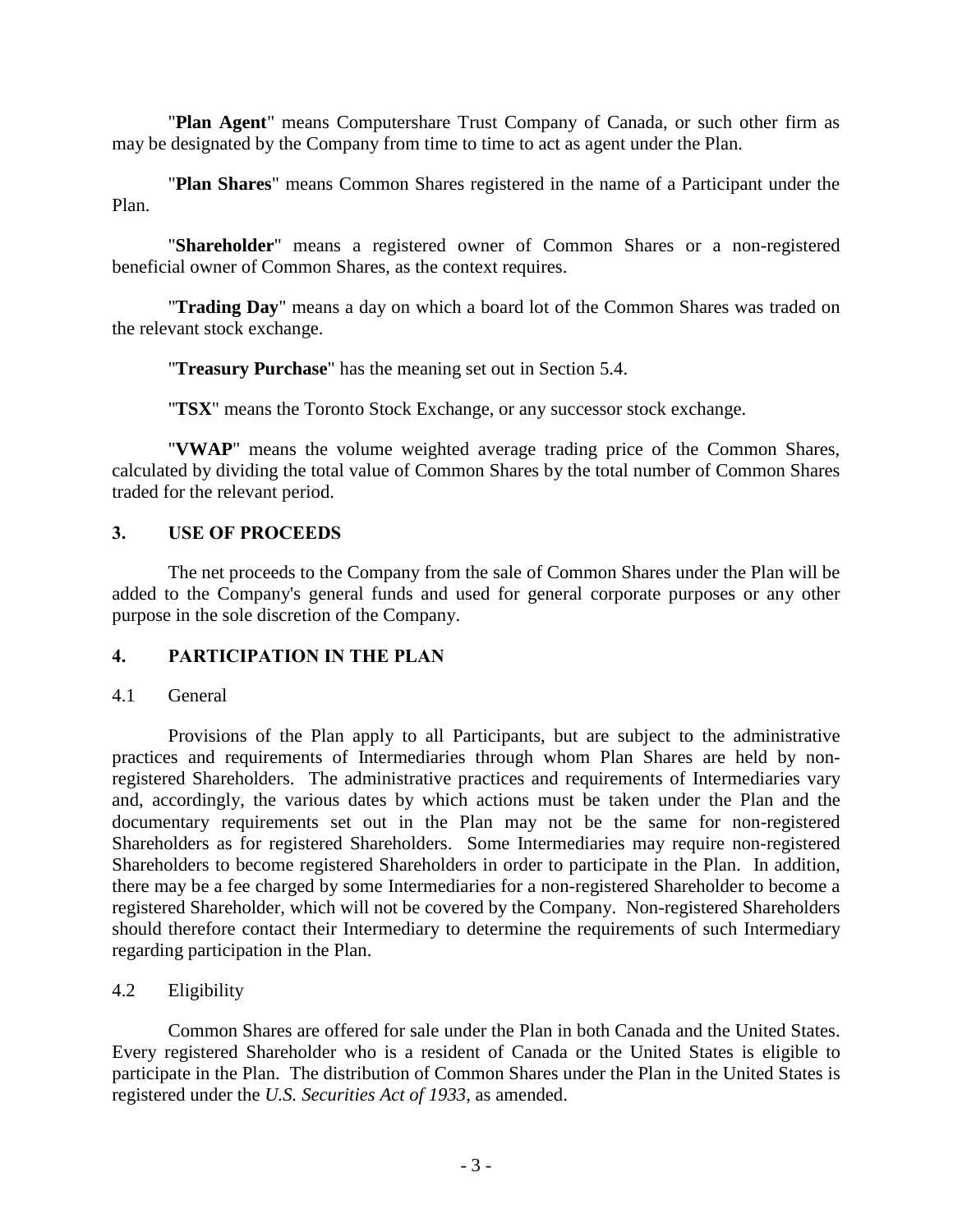Shareholders that are resident in jurisdictions other than Canada or the United States can also participate in the Plan, subject to any restrictions under the laws of such Shareholder's jurisdiction of residence and provided such laws do not subject the Company or the Plan to any additional legal, regulatory, filing or registration requirements. Cash dividends to be reinvested for Participants resident outside of Canada will be reduced by the amount of any applicable withholding taxes, as determined in the sole discretion of the Company. Neither the Company nor Plan Agent will have any duty to inquire to the residency status of the Shareholder, nor will the Company or Plan Agent be required to know the residency status of a Shareholder, other than as notified by a Shareholder. Notwithstanding the foregoing, as part of the enrolment process, the Company or Plan Agent may request additional information or confirmations, including an opinion of legal counsel, from such non-Canadian resident Shareholders to ensure that enrolment is not prohibited by the law of the country in which they reside.

4.3 Enrolment – Registered Shareholders

Registered Shareholders may enrol their Common Shares in the Plan by completing the Reinvestment Enrolment - Participant Declaration Form approved by the Company and the Plan Agent from time to time and mailing such form to the Plan Agent or by enrolling online through the Plan Agent's self-service web portal.

4.4 Enrolment – Non-Registered Beneficial Shareholders

Beneficial Shareholders whose Common Shares are not registered in their own name but instead are held through an Intermediary, may only participate in the Plan if they:

- (a) transfer their Common Shares into their own name and enroll directly in the Plan as a registered Shareholder; or
- (b) arrange for their Intermediary to enroll in the Plan on their behalf.

The Intermediary will be responsible for causing separate instructions to be delivered to the Agent regarding the extent of its participation in the Plan on behalf of non-registered Shareholders.

<span id="page-3-0"></span>4.5 Date of Enrolment

An eligible Shareholder will become a Participant and the Common Shares designated by the Participant will be recorded by the Plan Agent for participation in the Plan effective as of the first Dividend Record Date following receipt by the Plan Agent of the duly completed Reinvestment Enrolment – Participant Declaration Form and, if making an initial Optional Cash Payment, an Optional Cash Purchase – Participant Declaration Form. If an enrolment form is received pursuant to this Section [4.5](#page-3-0) at least three Business Days prior to a Dividend Record Date, the enrolment in the Plan will be effective for such Dividend Record Date. Any enrolment received less than three Business Days prior to a Dividend Record Date will not be effective until after such Dividend Payment Date. A non-registered Shareholder will become a Participant when an Intermediary has enrolled in the Plan on its behalf through a registered Shareholder.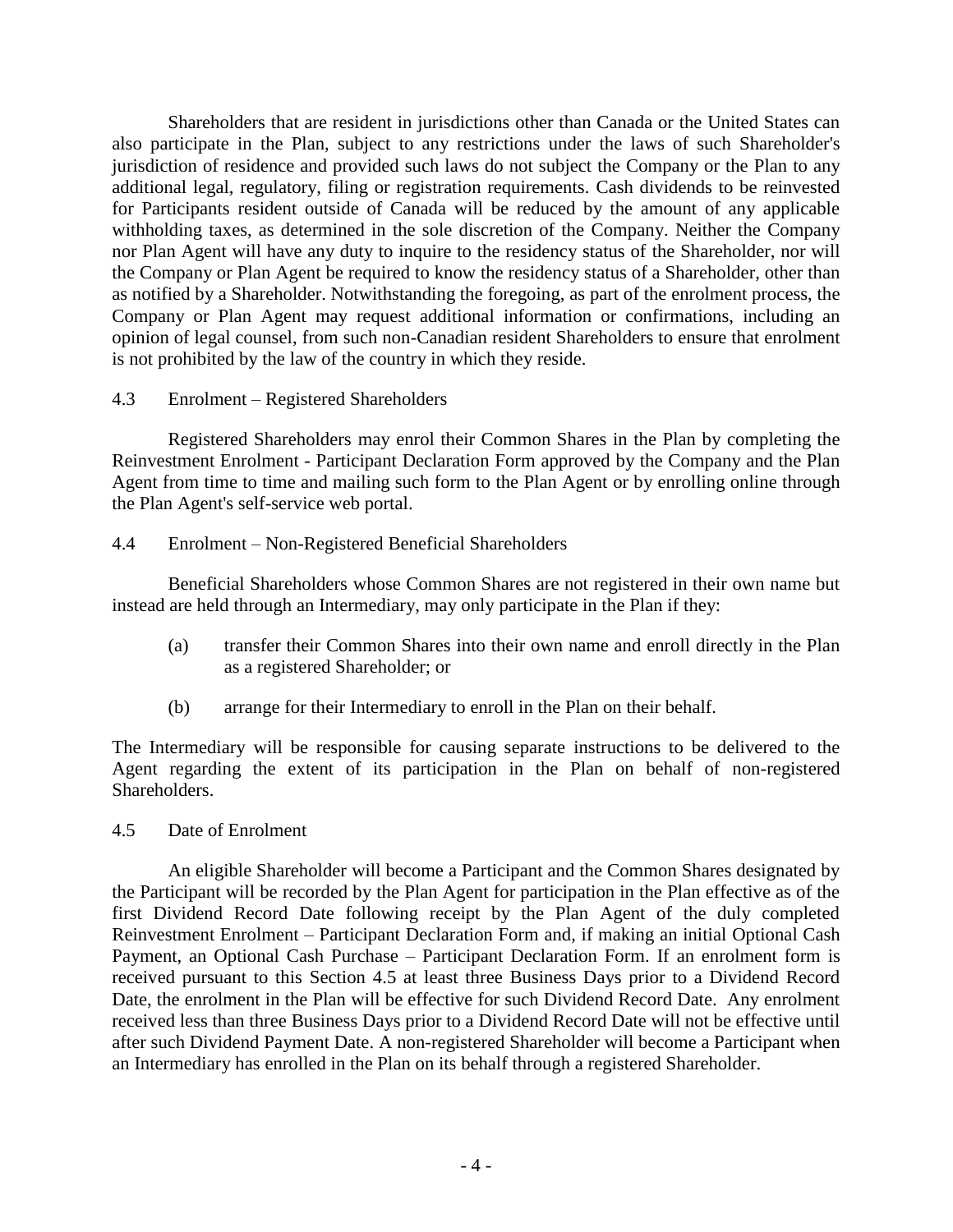#### <span id="page-4-0"></span>4.6 Transfer of Common Shares

Participants in the Company's CSPP or ESPP, or other share purchase plans of the Company from time to time, may transfer the Common Shares registered in their name pursuant to such plans to the Plan by providing notice to the Plan Agent of their desire to withdraw Common Shares from their existing plan and to transfer the Common Shares currently held under such plan to the Plan. The Participant must also complete a Reinvestment Enrolment - Participant Declaration Form and mail both documents together to the Plan Agent or complete such process through the Plan Agent's self-service web portal. Where notice of termination and enrolment is received pursuant to this Section [4.6](#page-4-0) at least three Business Days prior to a Dividend Record Date the termination and enrolment in the Plan will be effective for such Dividend Record Date. Any requests received less than three Business Days prior to a Dividend Record Date will not be completed until after such Dividend Payment Date.

#### 4.7 Other Restrictions

The Company may, in its sole discretion, determine from time to time that any Shareholder or group of Shareholders may not participate or continue to participate in the Plan. Without limitation, the Company may deny the right to participate in the Plan to any Shareholder if the Company has reason to believe that such Shareholder has been engaged in market activities, or has been artificially accumulating securities of the Company for the purpose of taking undue advantage of the Plan to the detriment to the Company.

The Company reserves the right to deny participation in the Plan, and to not accept enrolment from, any person or agent of such person who appears to be, or who the Company has reason to believe is, subject to the laws of any jurisdiction that does not permit participation in the Plan in the manner sought by or on behalf of such person. Shareholders should be aware that certain Intermediaries may not allow participation in the Plan and the Company is not responsible for monitoring or advising which Intermediaries allow participation.

#### 4.8 Ongoing Enrolment.

Once a Participant has enrolled in the Plan, participation continues automatically unless terminated in accordance with the Plan.

4.9 Deemed Confirmations.

By enrolling in the Plan, whether directly as a registered Shareholder or indirectly as a non-registered Shareholder through an Intermediary, a Participant is deemed to have:

- (a) represented and warranted to the Company and the Plan Agent that they are eligible to participate in the Plan;
- (b) appointed the Plan Agent to receive from the Company, and directed the Company to credit to the Plan Agent, all dividends (less any applicable withholding taxes) payable in respect of all Common Shares registered in the name of the Shareholder and enrolled in the Plan or held under the Plan for its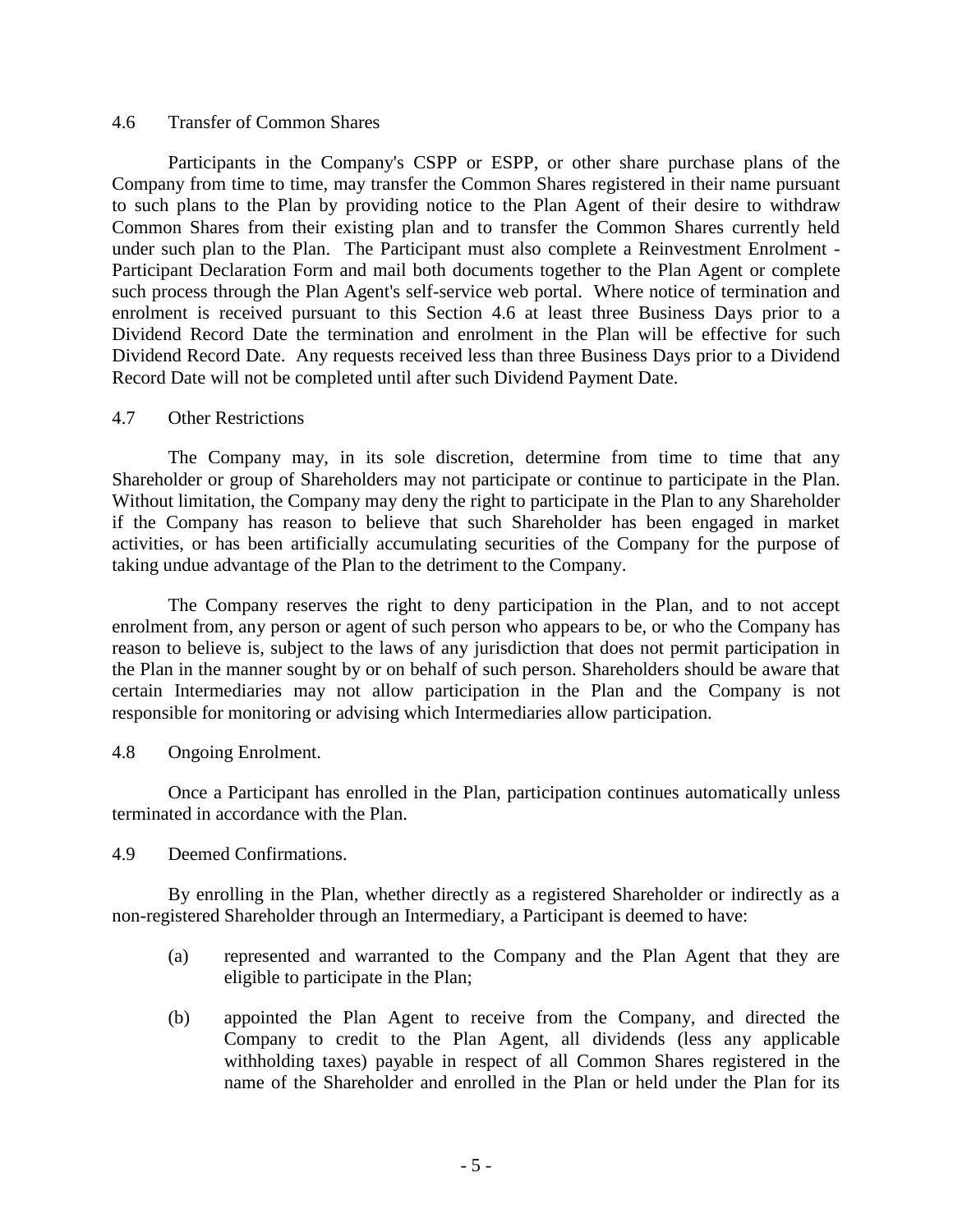account, or, in the case of a non-registered Shareholder enrolled indirectly through an Intermediary, that is enrolled on its behalf in the Plan;

- (c) authorized and directed the Plan Agent to reinvest on behalf of the Participant such dividends (less any applicable withholding taxes) in Common Shares**,** all in accordance with the provisions of the Plan as set forth herein and otherwise upon and subject to the terms and conditions of the Plan; and
- (d) acknowledged and agreed to the limitations on liability as set out in Section [16](#page-12-0) of the Plan.

## **5. PURCHASE OF COMMON SHARES UNDER THE PLAN**

#### 5.1 Dividend Reinvestment

Subject to Section [19,](#page-13-0) all dividends payable on Plan Shares recorded for participation in the Plan, including Plan Shares acquired and retained under the Plan, will be paid by the Company to the Plan Agent and will, after the deduction of any withholding tax applicable to Participants residing outside of Canada, be used by the Plan Agent to purchase Common Shares for the Participant's account on the Dividend Payment Date. Subject to Section [4.1,](#page-2-0) full reinvestment of all dividends received under the Plan (less any applicable withholding taxes) is possible as whole and fractional Common Shares (computed to six decimal places) are credited to Participants' accounts. The rounding of any fractional interest is determined by the Plan Agent in its sole discretion.

#### <span id="page-5-0"></span>5.2 Optional Cash Payments

Participants may choose to make optional cash purchases of Plan Shares under the Plan (each, an "**Optional Cash Payment**") provided that Optional Cash Payments made by any Participant shall not be (i) less than C\$100 per transaction nor greater than C\$30,000 per calendar year, if made in Canadian dollars, or (ii) less than US\$100 per transaction nor greater than US\$30,000 per calendar year, if made in U.S. dollars. An Optional Cash Payment may be made by using the Optional Cash Purchase - Participant Declaration Form, together with (a) a Canadian dollar cheque or (b) a U.S. dollar cheque and an Agent Mandatary Certification Form, as applicable, to make the optional cash purchase. Alternatively, participants may enroll to make an Optional Cash Payment and to effect such payment by pre-authorized debit by using the Plan Agent's self-service web portal.

Optional Cash Payments will be used by the Plan Agent to purchase Plan Shares on the first Dividend Payment Date following enrolment and receipt of cleared funds, provided that enrolment is completed and cleared funds are received not less than three Business Days before a Dividend Payment Date. Enrolment forms and cleared funds received less than three Business Days before a Dividend Payment Date will be used to purchase Plan Shares on the Dividend Payment Date after the next following Dividend Payment Date. All Optional Cash Payments made in U.S. dollars to the Plan Agent will be converted into Canadian dollars by the Plan Agent on the Dividend Payment Date based on the exchange rate in effect at the time of conversion.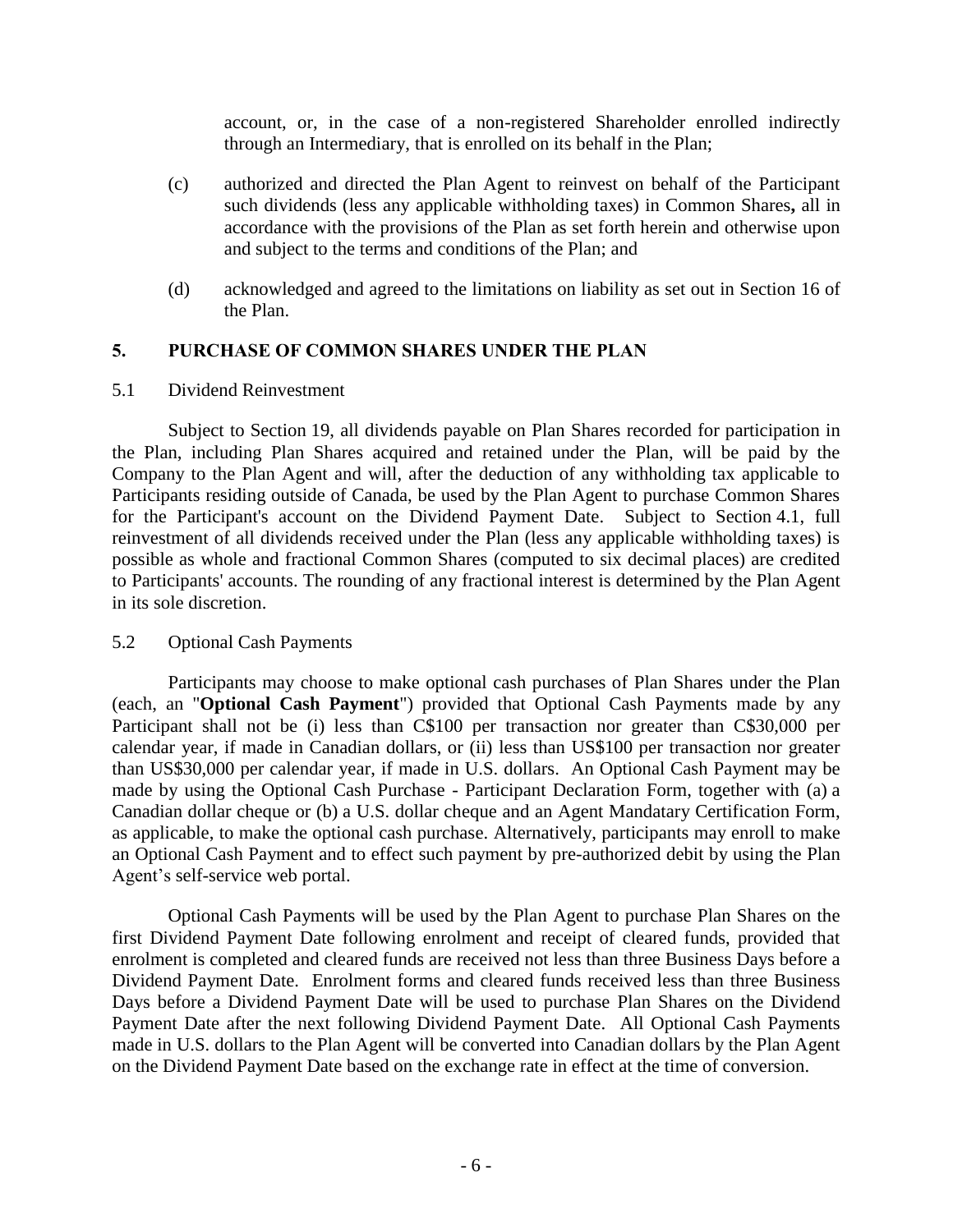There is no obligation to make Optional Cash Payments, to continue to make Optional Cash Payments or to make all such payments in the same amount. No interest will be paid to Participants on any funds held for investment or distribution under the Plan. The Discount will not apply to purchases made pursuant to Optional Cash Payments. The full amount of any Optional Cash Payment will be invested in Plan Shares, as whole and fractional Common Shares (computed to six decimal places) purchased with such funds will be credited to such Participant's account. The rounding of any fractional interest is determined by the Plan Agent in its sole discretion.

The *Proceeds of Crime (Money Laundering) and Terrorist Financing Act* (Canada) and the regulations made thereunder (the "**Anti-Money Laundering Act**") requires that the Plan Agent collect and record specific information and take other compliance measures with respect to new or existing Participants who elect to make an Optional Cash Payment under the Plan. In order to participate in the Optional Cash Payment feature of the Plan, Participants must have met the applicable requirements under the Anti-Money Laundering Act, which are contained in each of the Reinvestment Enrolment – Participant Declaration Form and the Optional Cash Purchase – Participant Declaration Form.

## 5.3 Pre-Authorized Debit

To be eligible to participate in the Plan through pre-authorized debit, a Participant must already be enrolled in the Plan, must use a bank account with a Canadian financial institution, and such account must be coded compliant with relevant Anti-Money Laundering Act requirements. Participants have the option of a one-time or recurring pre-authorized debit for any Optional Cash Payment. Both options can be initiated online through the Plan Agent's selfservice web portal. Instructions must be received at least ten Business Days before the Dividend Payment Date. If a Participant authorizes an Optional Cash Payment through pre-authorized debit then its bank account will be debited on the fifth Business Day prior to the Dividend Payment Date.

#### <span id="page-6-1"></span>5.4 Source of Plan Shares

The Plan Shares acquired by the Plan Agent pursuant to the Plan will be, at the Company's discretion, either newly issued Common Shares purchased from the Company (a "**Treasury Purchase**") or Common Shares purchased on the open market through the facilities of the TSX and/or any other stock exchange on which the Common Shares may from time to time be listed and posted for trading (a "**Market Purchase**"). For Market Purchases, the Common Shares will be purchased starting one Business Day after the Dividend Payment Date and ending three Business Days after the Dividend Payment Date.

#### <span id="page-6-0"></span>5.5 Price of Plan Shares – Reinvestment of Dividends

The purchase price for Plan Shares under the Plan on any Dividend Payment Date from the reinvestment of cash dividends will be:

(a) in the case of a Market Purchase, the average of the actual price paid (excluding brokerage commissions, fees and transaction costs) per Common Share by the Plan Agent; or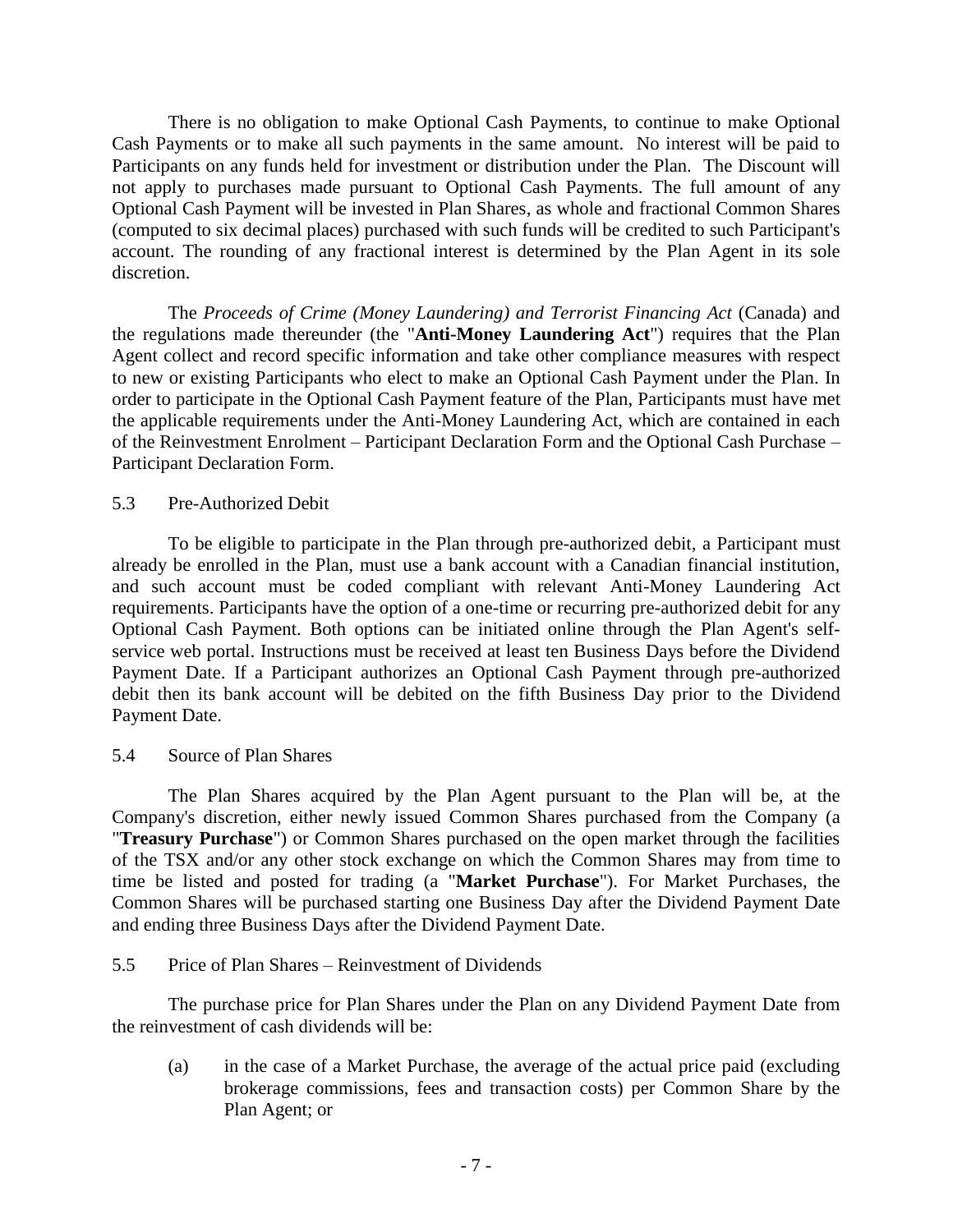- (b) in the case of a Treasury Purchase, the price will be the VWAP on the TSX (or another stock exchange where the majority of the trading volume and value of the Common Shares occurs) on the five Trading Days immediately preceding the Dividend Payment Date (the "**Average Market Price**") less a Discount, if any, of up to 5% at the Company's election.
- 5.6 Price of Plan Shares Optional Cash Payment

The purchase price for Plan Shares under the Plan on any Dividend Payment Date acquired from Optional Cash Payments (after converting any Optional Cash Payments made in U.S. dollars into Canadian dollars based on the exchange rate in effect at the time of conversion) will be:

- (a) in the case of a Market Purchase, the average of the actual price paid (excluding brokerage commission, fees and transaction costs) per Common Share by the Plan Agent; or
- (b) in the case of a Treasury Purchase, the Average Market Price.

## <span id="page-7-0"></span>**6. APPROVAL OF DISCOUNT**

The Board of Directors of the Company may from time to time approve a discount (the "**Discount**") of up to 5% on the Average Market Price of Common Shares issued pursuant to a Treasury Purchase under Section [5.5\(b\).](#page-6-0) The Board of Directors may alter or eliminate the Discount at any time in its sole discretion. If the Discount is altered or eliminated by the Board of Directors of the Company, the Company shall publish a press release notifying Participants of such change.

The Discount applicable to Treasury Purchases pursuant to Section [5.5\(b\)](#page-6-0) is 2% as of May 3, 2017, the effective date of the Plan. The Discount will not apply to purchases made pursuant to Optional Cash Payments.

## **7. COSTS**

All administrative costs of the Plan, including any brokerage commissions, fees or other expenses of the Plan Agent incurred for the purchase of Plan Shares for Participants are borne by the Company. Participants who enroll through an Intermediary may be subject to costs and charges by their Intermediary.

## **8. TRANSITION TO THE PLAN**

For continuity of treatment in respect of their dividends and Optional Cash Payments, participants in the 2009 Plan will automatically be enrolled in the Plan on May 3, 2017 and become Participants in the Plan, unless such Participants forward notice to the Plan Agent exiting from the Plan. The Plan accounts of Participants will contain the Common Shares, including fractional shares computed to six decimal places, if any, held by such Participant prior to May 3, 2017. Cash dividends on the Common Shares in the accounts of such Participants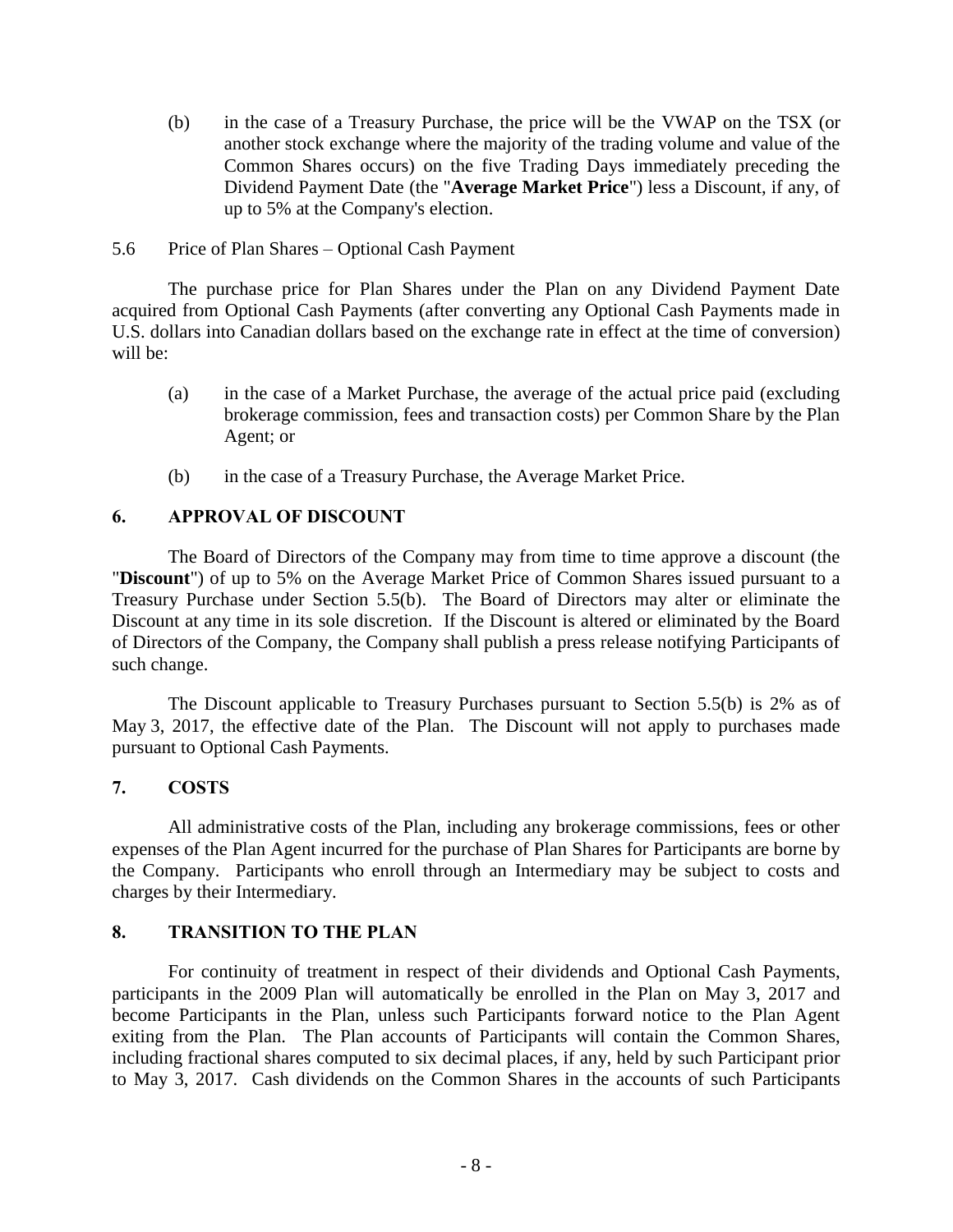under the 2009 Plan will automatically be reinvested in the purchase of Plan Shares pursuant to the Plan.

# **9. ADMINISTRATION**

## 9.1 The Plan Agent

The Company has appointed Computershare Trust Company of Canada as Plan Agent to administer the Plan on behalf of the Company and the Participants pursuant to an agreement between the Company and the Plan Agent. The Company may, from time to time, at its sole discretion appoint a replacement Plan Agent. If any replacement Plan Agent is appointed, notice of such replacement will be provided to Participants by the Company.

The Plan Agent is required to comply with applicable laws, orders or regulations of any governmental authority which impose on the Plan Agent a duty to take or refrain from taking any action under the Plan and to permit any properly authorized person to have access to and to examine and make copies of any records relating to the Plan.

## 9.2 Registration of Plan Shares

Plan accounts shall be maintained in the names in which certificates were registered or enrolment forms submitted at the time the Participant enrolled in the Plan. Consequently, share certificates or registration of holdings of uncertificated Common Shares for whole Plan Shares withdrawn from the Plan will be registered in exactly the same manner.

## 9.3 Statement of Account

The Plan Agent will maintain a dividend reinvestment and share purchase account for each registered Shareholder Participant. A statement of account will be mailed to each registered Shareholder Participant by the Plan Agent as soon as practical after each Dividend Payment Date. Each such statement will indicate changes to the account over the relevant period including:

- (a) the dividends received by the Plan Agent in respect of Plan Shares recorded in the account and, if applicable, any tax withheld on dividends received by the Plan Agent in respect of such Plan Shares;
- (b) the amount of any Optional Cash Payments received by the Plan Agent from such Participant; and
- (c) the number of additional Plan Shares acquired for the account, including any fractional Plan Share entitlement credited to the Participant computed to six decimal places.

Participants have the option of receiving the Statement of Account electronically through the Plan Agent's self-service web portal.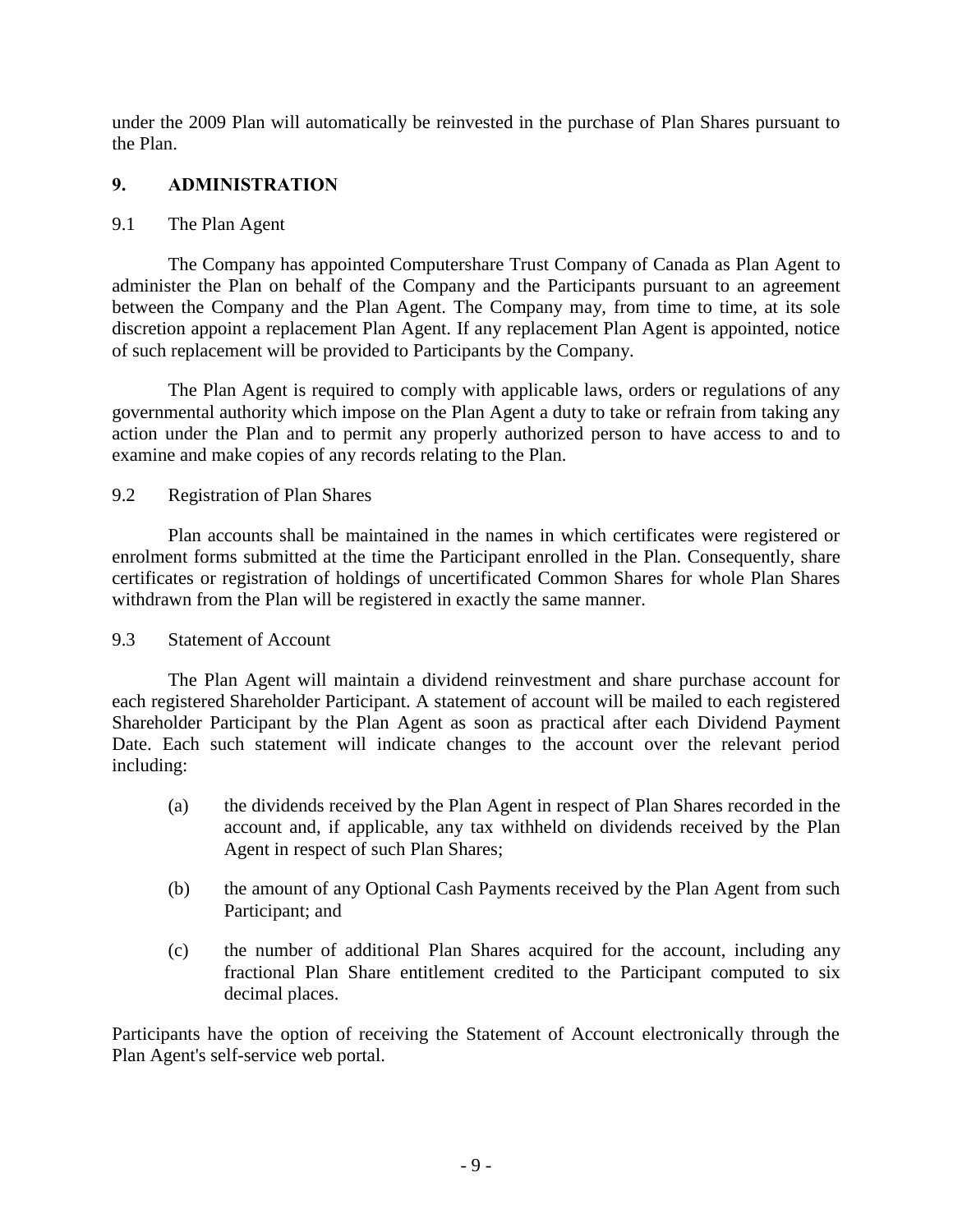Non-registered Shareholder Participants will receive statements of account from their Intermediary in accordance with the Intermediary's administrative practices. Non-registered Shareholder Participants should contact their Intermediary to determine the procedures for requesting statements.

## 9.4 Certificates or other evidence of shareholding

Share certificates will not be issued to a Participant unless specifically requested. This convenience protects against loss, theft or destruction and reduces administrative costs. Certificates or a statement of holdings of uncertificated Common Shares for whole Plan Shares purchased with reinvested dividends and Optional Cash Payments will be provided upon request to the Plan Agent from the Participant pursuant to Section [10](#page-9-0) or automatically upon termination of participation in the Plan pursuant to Section [11.](#page-10-0) Certificates will be issued or, if applicable, registration of holdings of uncertificated Common Shares will be made, in the name of the Participant. Certificates will not be issued or, if applicable, registration of holdings of uncertificated Common Shares will not be made, in respect of any fraction of a Plan Share.

## <span id="page-9-0"></span>**10. DISPOSITION OR WITHDRAWAL OF PLAN SHARES**

## 10.1 Withdrawal of Plan Shares

A Participant who is not terminating participation in the Plan may, upon written request to the Plan Agent, withdraw whole Plan Shares from the Plan. Alternatively, a Participant may follow the instructions for withdrawal on the Plan Agent's self-service web portal. Upon receipt of a withdrawal request, the Plan Agent will withdraw the specified number of whole Plan Shares from the Participant's account and deliver a share certificate or a statement of holdings of uncertificated Common Shares representing such shares in the Participant's name. No share certificate or statement of holdings of uncertificated Common Shares will be issued for a fraction of a Common Share. A share certificate or statement of holdings of uncertificated Common Shares will generally be delivered within three weeks of receipt by the Plan Agent of a Participant's request to withdraw Plan Shares. A beneficial Shareholder Participant who holds Plan Shares indirectly through an Intermediary, should contact its Intermediary where it requires a Common Share certificate.

#### 10.2 Sale of Plan Shares

Participants may request the Plan Agent sell any number of whole Plan Shares on their behalf. Such request may be made to the Plan Agent either in writing, by phoning the Plan Agent's toll-free number and requesting a sale, or by following the instructions on the Plan Agent's self-service web portal. Upon receipt of such a request, the Plan Agent will, as soon as practicable, arrange for the sale of such Plan Shares through a registered broker-dealer selected by the Plan Agent from time to time. The proceeds of such sale, less brokerage commissions, administrative fees and applicable taxes, if any, which are payable by the Participant in connection with such sale, will be paid to the Participant by the Plan Agent in Canadian dollars unless such Participant is a non-resident of Canada. In the case of sale requests by non-residents of Canada, the Plan Agent will sell the relevant Plan Shares on the open market through the facilities of the NYSE and pay such proceeds in U.S. dollars to such Participant. Broker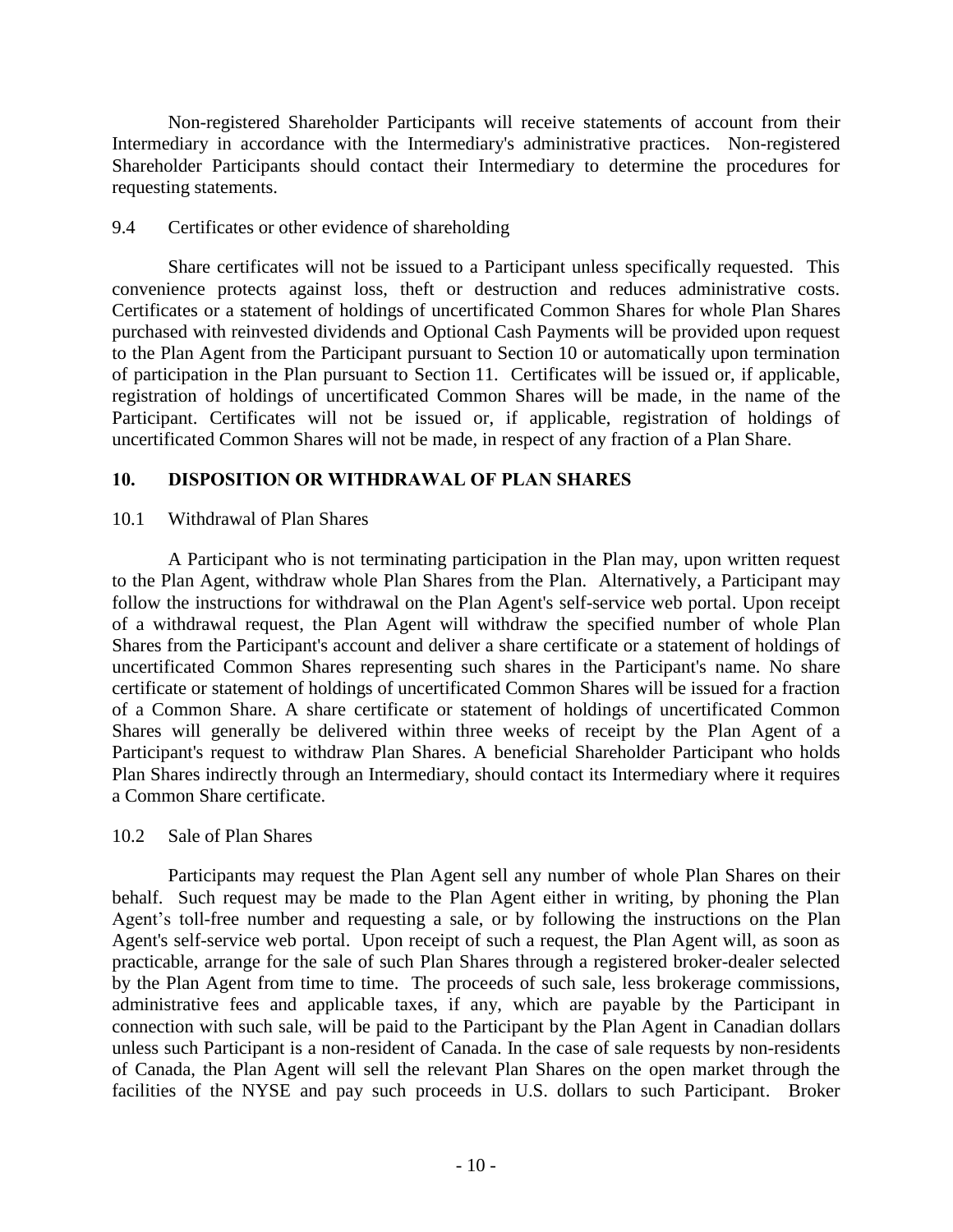commissions charged on such sales will be charged at the customary rates charged from time to time by the relevant broker. Plan Shares that are to be sold for a Participant may be commingled with Plan Shares of other Participants requesting a sale of Plan Shares in which case the proceeds to each Participant will be based on the average sale prices and the average brokerage commissions, administrative fee and applicable taxes of all Plan Shares so commingled.

#### 10.3 No Pledge

Plan Shares held by the Plan Agent may not be pledged, hypothecated, assigned or otherwise disposed of or transferred. Participants who wish to pledge, hypothecate, assign, dispose of or otherwise transfer their Plan Shares held by the Plan Agent, must first withdraw such shares under the Plan.

## 10.4 Remaining Plan Shares

If a Participant sells or withdraws less than all of their Plan Shares, dividends paid on their remaining Plan Shares will continue to be reinvested in Common Shares under the Plan.

## <span id="page-10-0"></span>**11. TERMINATION OF PARTICIPATION**

## <span id="page-10-1"></span>11.1 Termination by Participant

Participants may terminate their participation in the Plan by completing the termination portion of the voucher on the reverse of their quarterly statement of account and sending it to the Plan Agent at any time. Alternatively, a Participant may follow the instructions for termination on the Plan Agent's self-service web portal. Where notice of termination is received at least three Business Days prior to a Dividend Record Date the termination will be effective for such Dividend Record Date. Any termination request received less than three Business Days before a Dividend Record Date will become effective after the next following Dividend Payment Date.

The Plan Agent will settle a terminating Participant's account by issuing a share certificate for the number of whole Plan Shares held in such Participant's account, or a statement of holdings of uncertificated Common Shares, and making a cash payment to such Participant for any fraction of a Plan Share remaining. The amount of the payment for any such fraction will be based on the prevailing market price of the Common Shares at the time of termination. Any Optional Cash Payment received prior to termination of participation but not invested in Common Shares will be returned to the Participant upon such termination.

Non-registered Shareholders should consult with their Intermediary to arrange for the termination of their participation in the Plan.

## 11.2 Death of a Participant

Participation in the Plan will be terminated upon receipt by the Plan Agent of appropriate evidence of the death of a Participant from such Participant's duly appointed legal representative and written instructions to terminate. Proof of the legal representative's authority to act must accompany the evidence of death. The Plan Agent will terminate and settle the account for such deceased Participant in the manner provided for in Section [11.1.](#page-10-1)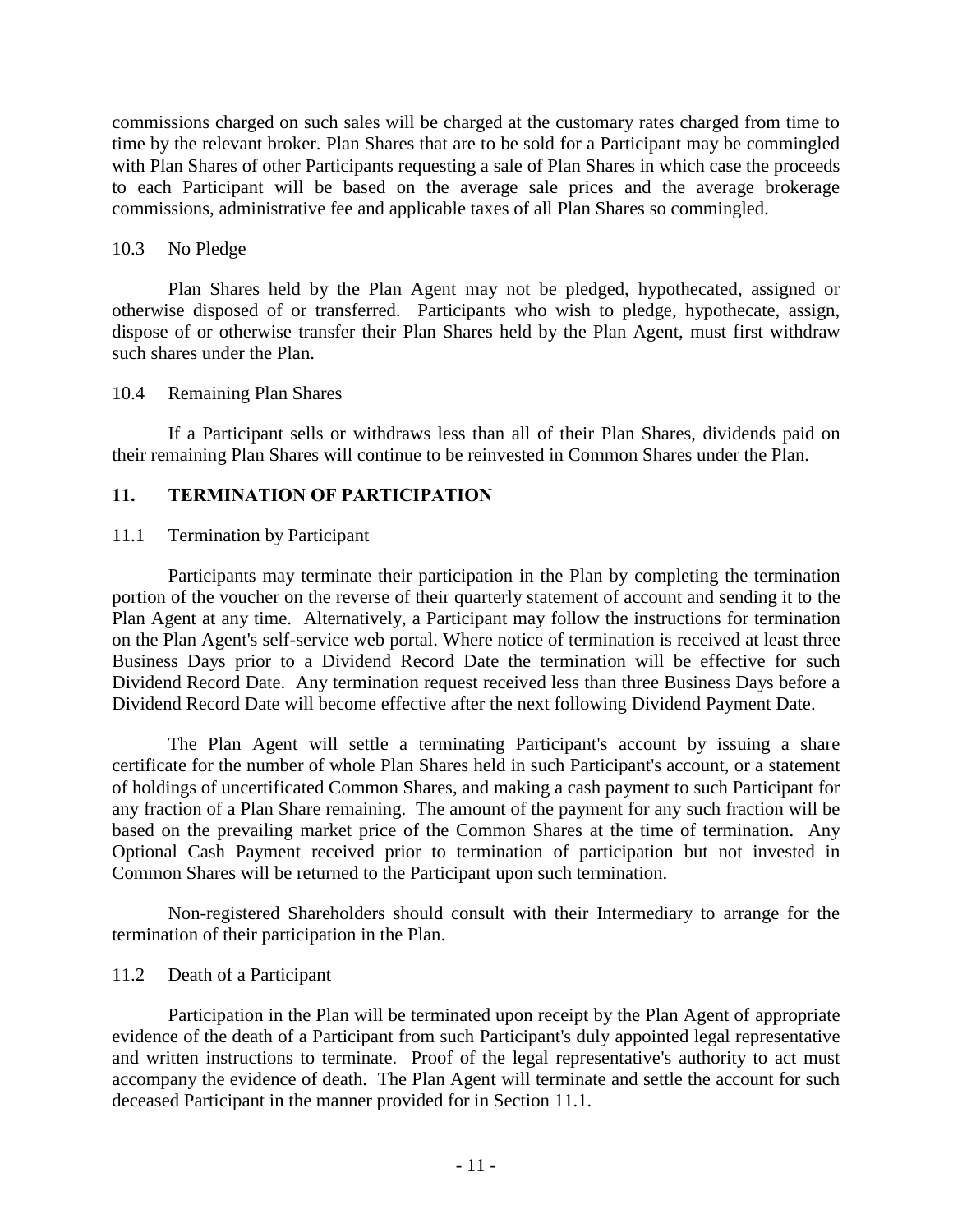#### 11.3 Termination by the Company

The Company reserves the right to terminate a Participant's participation in the Plan at any time if there is less than one Common Share recorded in the Participant's account or the Participant cannot be contacted at the addresses given by the Participant.

## **12. VOTING RIGHTS**

Participants may vote whole Plan Shares held by the Plan Agent on their behalf, in the same manner as any other Common Shares of the Company either by proxy or in person. The Plan Agent will forward to Participants, as soon as practicable following receipt, any proxy solicitation materials. Plan Shares held by the Plan Agent representing fractional interests in Common Shares and any Plan Shares in respect of which voting instructions are not received by the Plan Agent will not be voted.

Non-registered Shareholder Participants should contact their Intermediary to determine the procedures for voting their Common Shares.

## **13. PARTICIPATION BY INSIDERS AND EMPLOYEES**

Insiders and employees of the Company may elect to participate in the Plan, provided however such persons may only submit an enrolment form and may only vary or terminate their participation in the Plan when they are not subject to a blackout period or otherwise not permitted to trade under the Company's Insider Trading Policy.

#### **14. RIGHTS OFFERING**

If the Company offers rights to its Shareholders then rights certificates or a statement of holdings of uncertificated rights will be issued to Participants in respect of whole Plan Shares on the record date of the rights issue. Any fractional entitlement to a right that would accrue to a Participant will be rounded down to the nearest whole number. A non-registered Shareholder Participant who holds Common Shares indirectly through an Intermediary should contact its Intermediary to determine how such rights will be distributed to it.

## **15. STOCK DIVIDENDS, STOCK SPLITS AND CONSOLIDATIONS**

Any Common Shares distributed pursuant to a stock dividend or a stock split on Plan Shares will be retained by the Plan Agent and credited, net of any applicable withholding or nonresident taxes, to the accounts of the Participants in accordance with their respective entitlements under the Plan. In the event of a consolidation of the Common Shares, the number of Common Shares credited to a registered Shareholder Participant's account will be adjusted to account for the effect of such consolidation of the Common Shares. A certificate for Common Shares or a statement of holdings of uncertificated Common Shares resulting from a Common Share dividend or share split or a replacement certificate or revised statement of holdings of uncertificated Common Shares as a result of a consolidation of Common Shares will be delivered to the Participant in the same manner as to holders of Common Shares who are not participating in the Plan.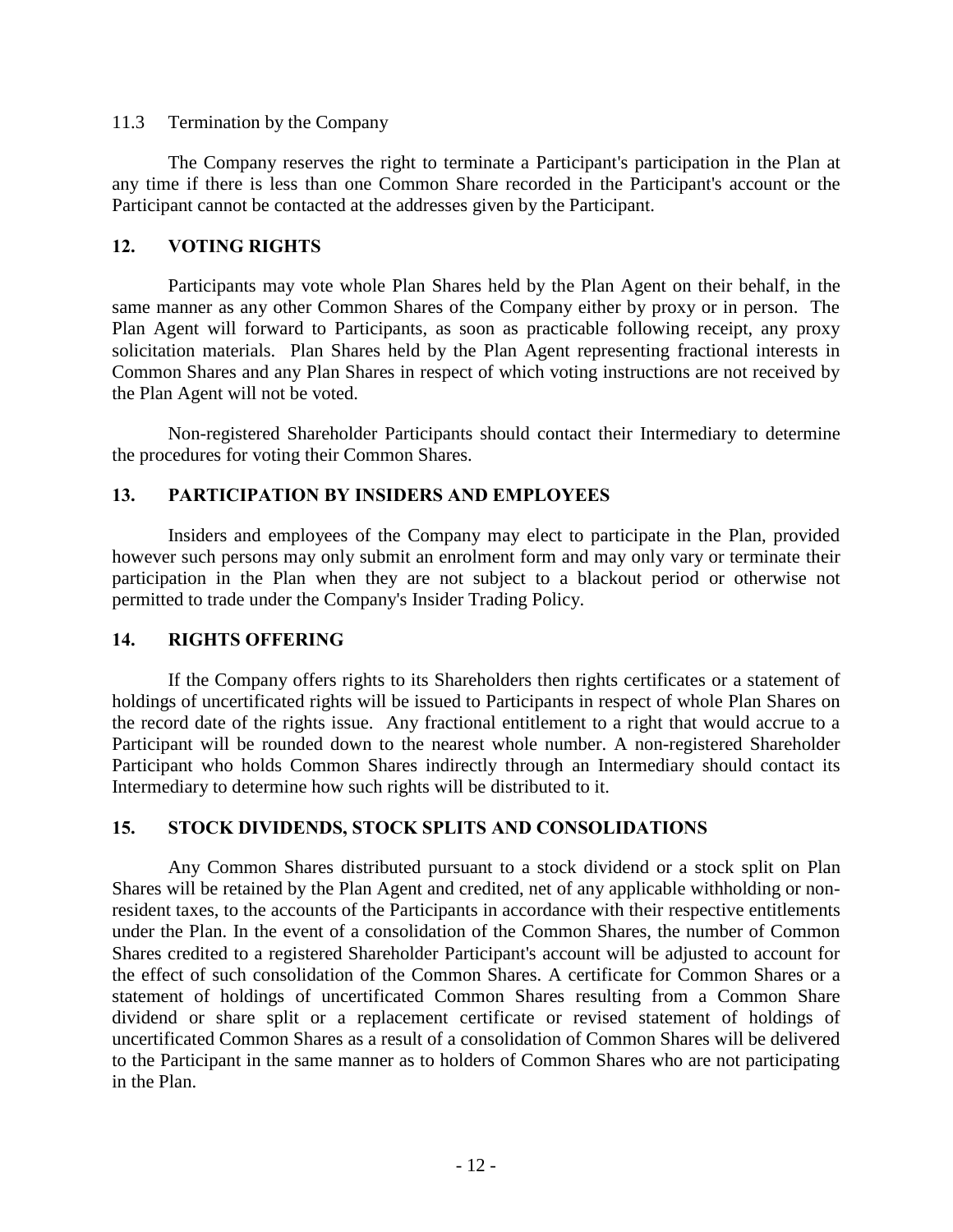#### <span id="page-12-0"></span>**16. RESPONSIBILITIES OF THE COMPANY AND THE PLAN AGENT**

Neither the Company nor the Plan Agent shall be liable under the Plan, except in the case of wilful misconduct, for any act or for any omission to act, in connection with the operation of the Plan including, without limitation, any claims of liability:

- (a) with respect to any failure by an Intermediary to enroll or not enroll in the Plan any Shareholder (or, as applicable, any Common Shares held on such Shareholder's behalf) in accordance with the Shareholder's instructions or to not otherwise act upon a Shareholder's instructions;
- (b) with respect to the continued enrolment in the Plan of any Shareholder (or, as applicable, any Common Shares held on such Shareholder's behalf) until receipt of all necessary documentation as provided herein required to terminate participation in the Plan;
- (c) arising out of failure to terminate a Participant's account upon such Participant's death prior to receipt of notice in writing of such death;
- (d) with respect to the prices at which Plan Shares are purchased or sold for the Participant's account and the times such purchases or sales are made or with respect to the stock exchange or other market on which such purchases or sales are effected;
- (e) with respect to any decision to amend, suspend, replace or terminate the Plan in accordance with the terms hereof;
- (f) with respect to any determination made by the Company or the Plan Agent regarding a Shareholder's eligibility to participate in the Plan or any component thereof, including the cancellation of a Shareholder's participation for failure to satisfy eligibility requirements;
- (g) any decision not to accept an Optional Cash Payment for the purchase of Plan Shares;
- (h) any failure by the Plan Agent to purchase Common Shares with an Optional Cash Payment;
- (i) with respect to any taxes or other liabilities payable by a Shareholder in connection with its Common Shares or its participation in the Plan;
- (j) actions taken as a result of inaccurate and incomplete information or instructions; or
- (k) as a result of any currency conversion performed by the Plan Agent,

and each Participant expressly disclaims any recourse in respect thereof. In no event shall the Company be liable for consequential, special, indirect, incidental, punitive or exemplary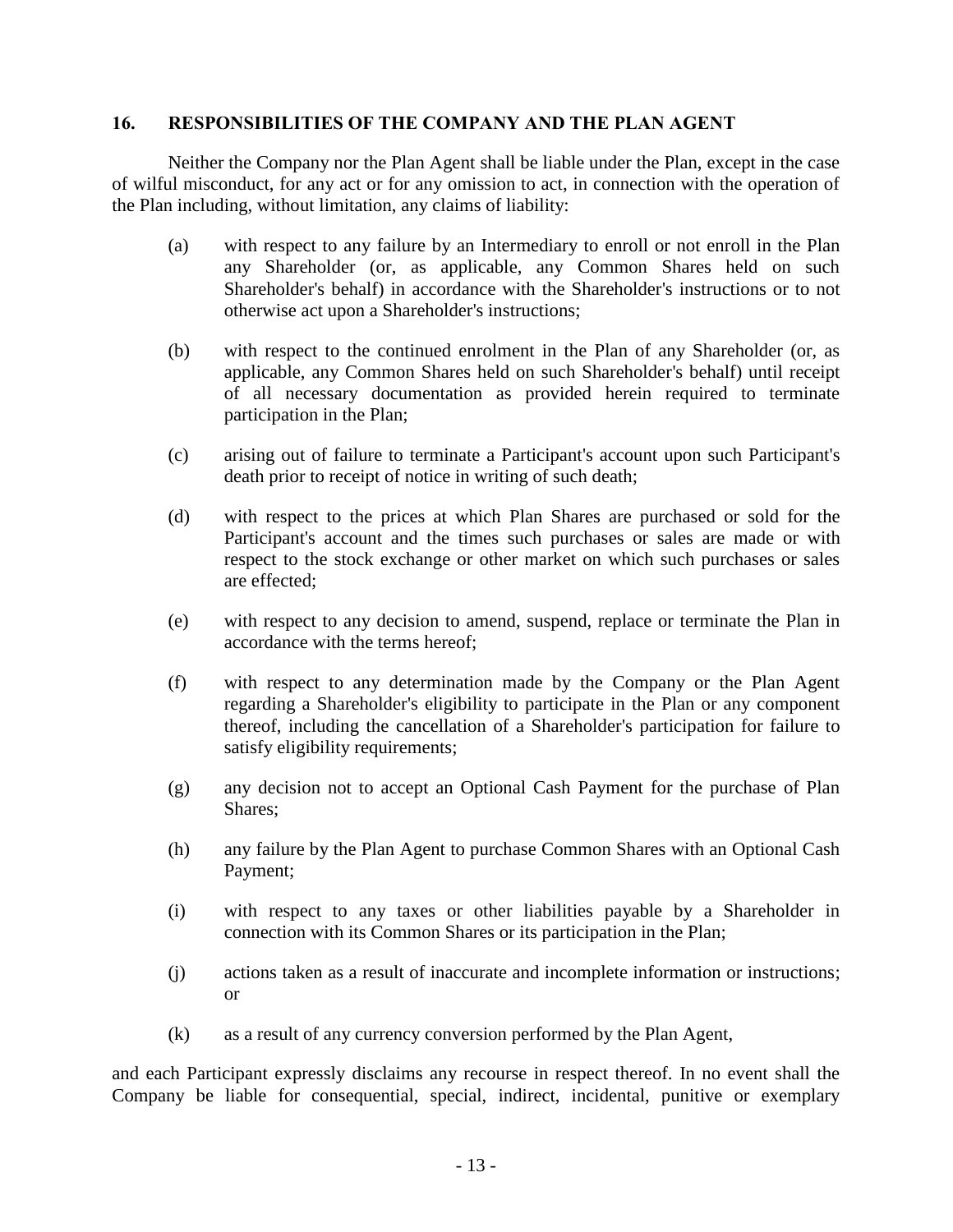damages, costs, expenses, or losses (including, without limitation, lost profits and opportunity costs). For purposes of this section, the term the Company shall include its associated and affiliated entities and their respective partners, directors, officers and employees. The provisions of this section shall apply regardless of the form of action, damage, claim, liability, cost, expense, or loss, whether in contract, statute, tort (including, without limitation, negligence) or otherwise.

# **17. RISK OF MARKET PRICE FLUCTUATIONS**

Participants should recognize that Plan Shares acquired under the Plan are no different from an investment in Common Shares that are held directly. Accordingly, neither the Company nor the Plan Agent can assure a profit or protect Participants against a loss on the Plan Shares purchased under the Plan. Shareholders wishing to enroll in the Plan should carefully consider the risk factors set out in the Company's Annual Information Form, Management's Discussion and Analysis and other public disclosure documents available under the Company's profile on SEDAR at www.sedar.com and on EDGAR at www.sec.gov prior to enrolling.

# **18. AMENDMENT, SUSPENSION OR TERMINATION OF THE PLAN**

The Company reserves the right to amend, suspend or terminate the Plan at any time, but any such action shall not have retroactive effect that would prejudice the interests of the Participants. All Participants will be sent written notice of any such amendment, suspension or termination and such notice shall also be published by press release. In the event of termination of the Plan by the Company, the Plan Agent will terminate and settle the account for each Participant in the manner provided for in Section [11.1.](#page-10-1) In the event of suspension of the Plan by the Company, no investment will be made by the Plan Agent on the Investment Date immediately following the effective date of such suspension. Optional Cash Payments which are not invested as of the effective date of such suspension and Common Share dividends which are subject to the Plan and which are paid after the effective date of such suspension will be remitted by the Plan Agent to the Participants to whom these are due (without interest or deduction thereon except applicable withholding taxes, if any).

Amendments to the Plan will require the prior approval of the TSX and, to the extent applicable, any other stock exchange on which the Common Shares may from time to time be listed and posted for trading, which approval(s) will be obtained before the amendment is implemented.

## <span id="page-13-0"></span>**19. LIMIT ON REINVESTMENTS IN CERTAIN EVENTS**

The number of Common Shares issuable under the Plan is subject to certain limits adopted by the Company pursuant to applicable securities laws and the rules of the stock exchanges on which the Common Shares may from time to time be listed and posted for trading. If issuing Common Shares under the Plan would result in the Company exceeding the limit and the Company determines not to issue Common Shares in respect of a particular Dividend Payment Date, Participants will receive from the Plan Agent cash dividends for the dividends that are not reinvested in Common Shares (without interest or deduction thereon, except for any applicable withholding taxes). The Company will be under no obligation to issue Common